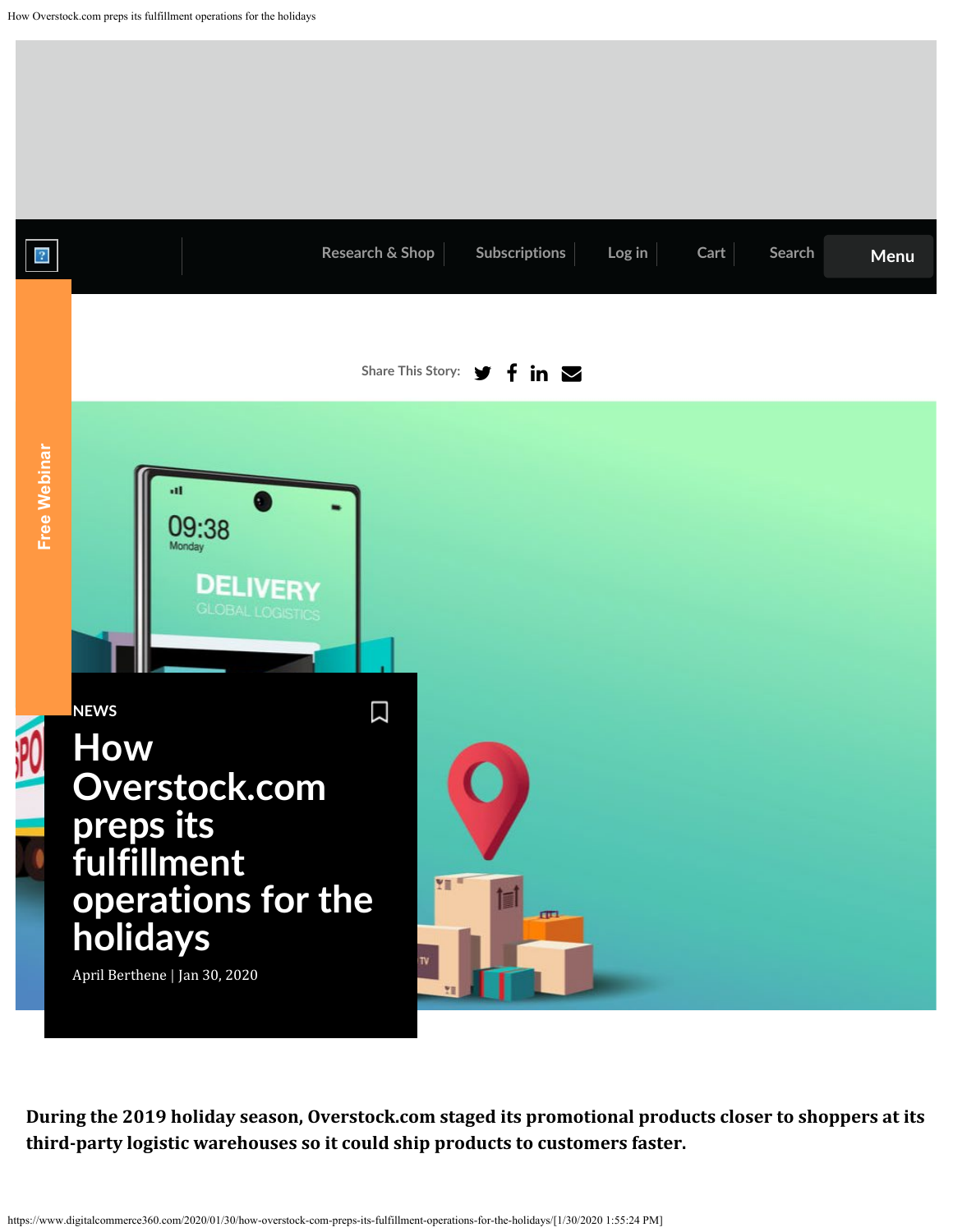Shoppers want their online orders fast.

Most retailers know that, but mass merchant Overstock.com Inc. (No. 47 in the 2019 Digital Commerce 360 Top 500) discovered that faster shipping actually improves its conversion rate. And not just a little. A delivery message of 2-day shipping has a 30% higher conversion rate than a 3-day or more delivery message, says Vince Atkin, Overstock's vice president of supply chain.

 $\overline{\phantom{a}}$ 

## **STRATEGIES**

## **How retailers delivered on delivery for holiday 2019**

April Berthene | Jan 23, 2020

Overstock made this discovery toward the end of 2018 and adjusted its fulfillment network to offer faster shipping on more products. For example, more than 90% of Overstock orders are drop-shipped, meaning the product is housed at the supplier's warehouse, not at an Overstock warehouse. Typically, it houses products at a supplier warehouse near to where they are manufactured or imported. For example, if Overstock's furniture was manufactured in China, the supplier is likely storing the furniture at a warehouse on the West Coast.

For the Cyber 5 period, Overstock knew which products it would have on sales to promote on its Black Friday deals page. It then moved those products to one of its three 3PL warehouses located in Kansas, Pennsylvania and Utah. With the products staged nearby, Overstock could guarantee faster delivery for more products, as the products it knew would likely sell the most were already staged in a location nearer to the customer, Atkin says.

At the end of 2019, 40% of Overstock's sales shipped within 2 days, compared with only 20-25% of sales hitting this mark at the end of 2018, Atkin says. Plus, it only missed its delivery-by date 2.5% of the time during the holiday season, compared with 3% of the time last year.

ADVERTISEMENT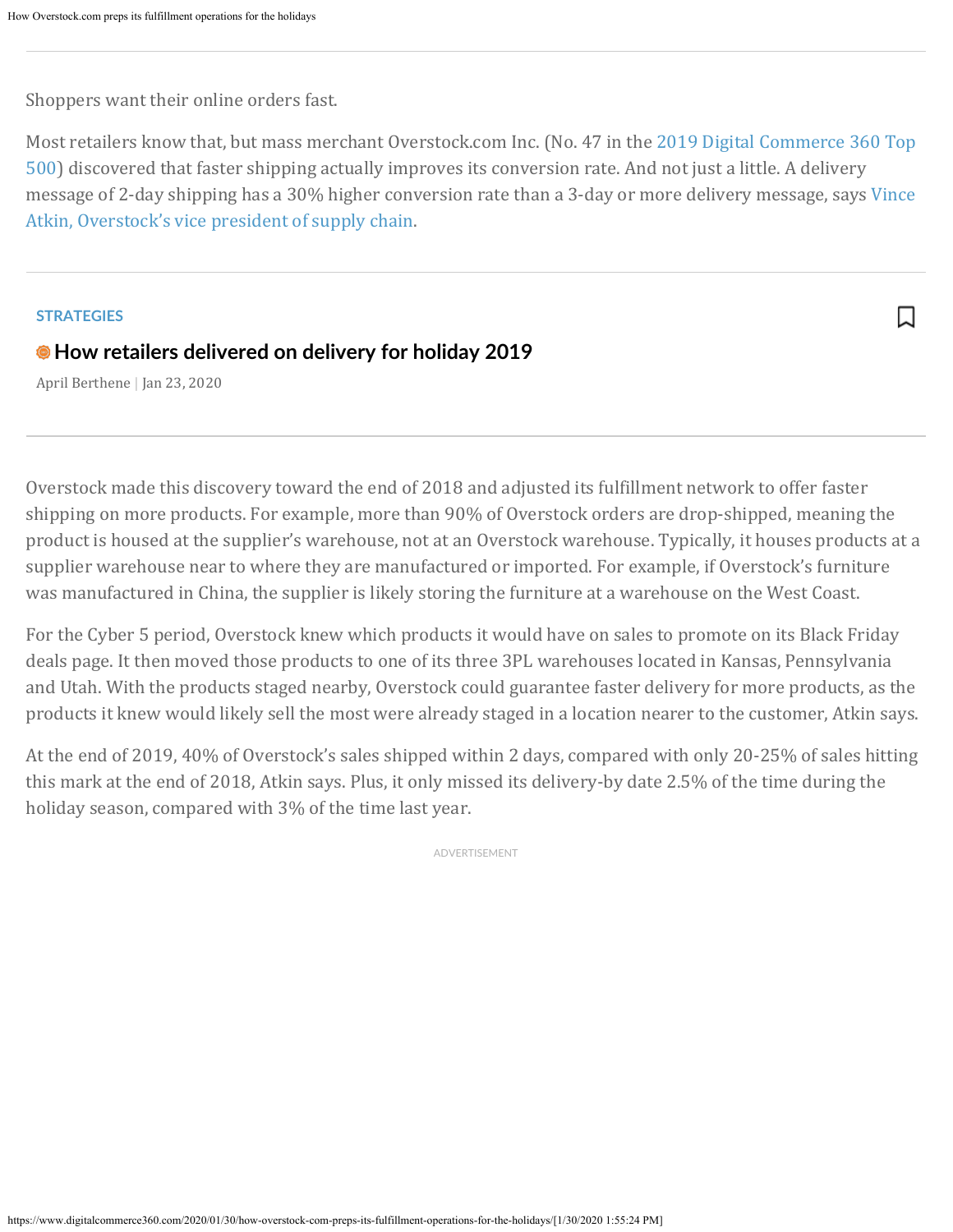"From a supply chain standpoint, faster shipping means less damage. We ship a lot of bulky furniture and the less touches it has, the less chance it has to get damaged," says Atkin about furniture being moved from warehouse to warehouse. "The conversion bump is also a big deal."

Overstock also uses a machine-learning model to forecast fulfillment that factors in historic carrier performance. It builds rules into its reporting to flag issues. For example, if an order hasn't moved in a couple days, there is likely a problem. Overstock will reach out to its carrier if an order hasn't moved within 48 hours to proactively deal with any issues, instead of waiting for the carrier or a customer to flag an issue.

"It would be foolish to build a network that could handle Cyber 5 volume and let it sit there for the other 51 weeks of the year," Atkin says about shipping carriers handling increased volume. "We know it takes a bit to clean up."

Typically, its shipping carriers have delivered the overload of shipments by the second week of December, Atkin says.

Over the holiday season, Overstock was the fifth most-mentioned retailer for having shoppers' best or favorite online shopping experience during the holiday shopping season, according to a Digital Commerce 360 and Bizrate Insights survey with 1,719 responses. (In front of Overstock, Amazon, eBay, Walmart and MidWay U.S.A were the top four.)

ADVERTISEMENT

**MORE ON THIS**

**In This Article**